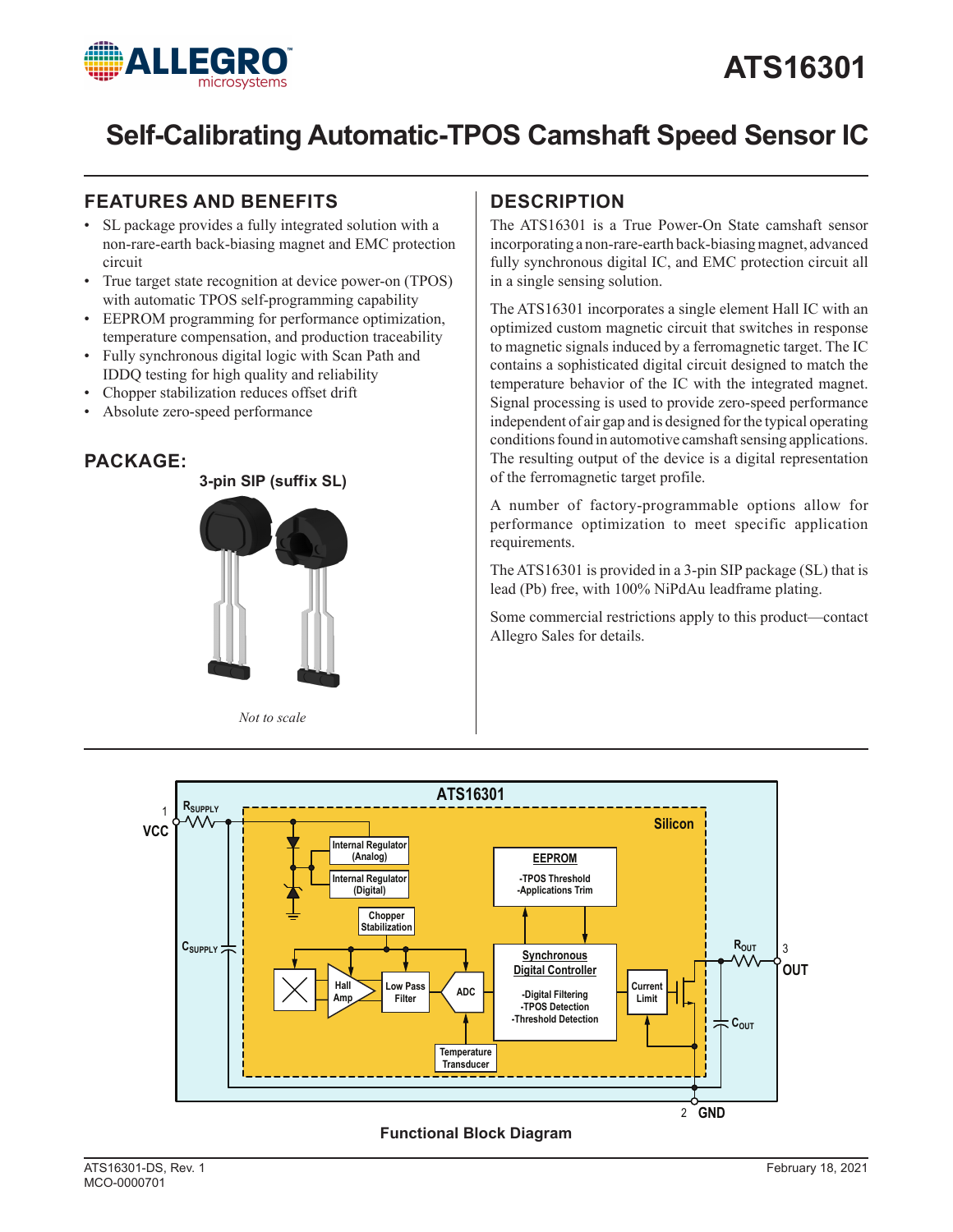### **SELECTION GUIDE\***

| <b>Part Number</b>       | Packing                     |
|--------------------------|-----------------------------|
| ATS16301LSLCTN-QUI1B-LT  | Tape and reel, 13-in. reel, |
| ATS16301LSLCTN-MUI12B-LT | 500 pieces per reel         |

\* Not all combinations are available. Contact Allegro sales for availability and pricing of custom programming options.



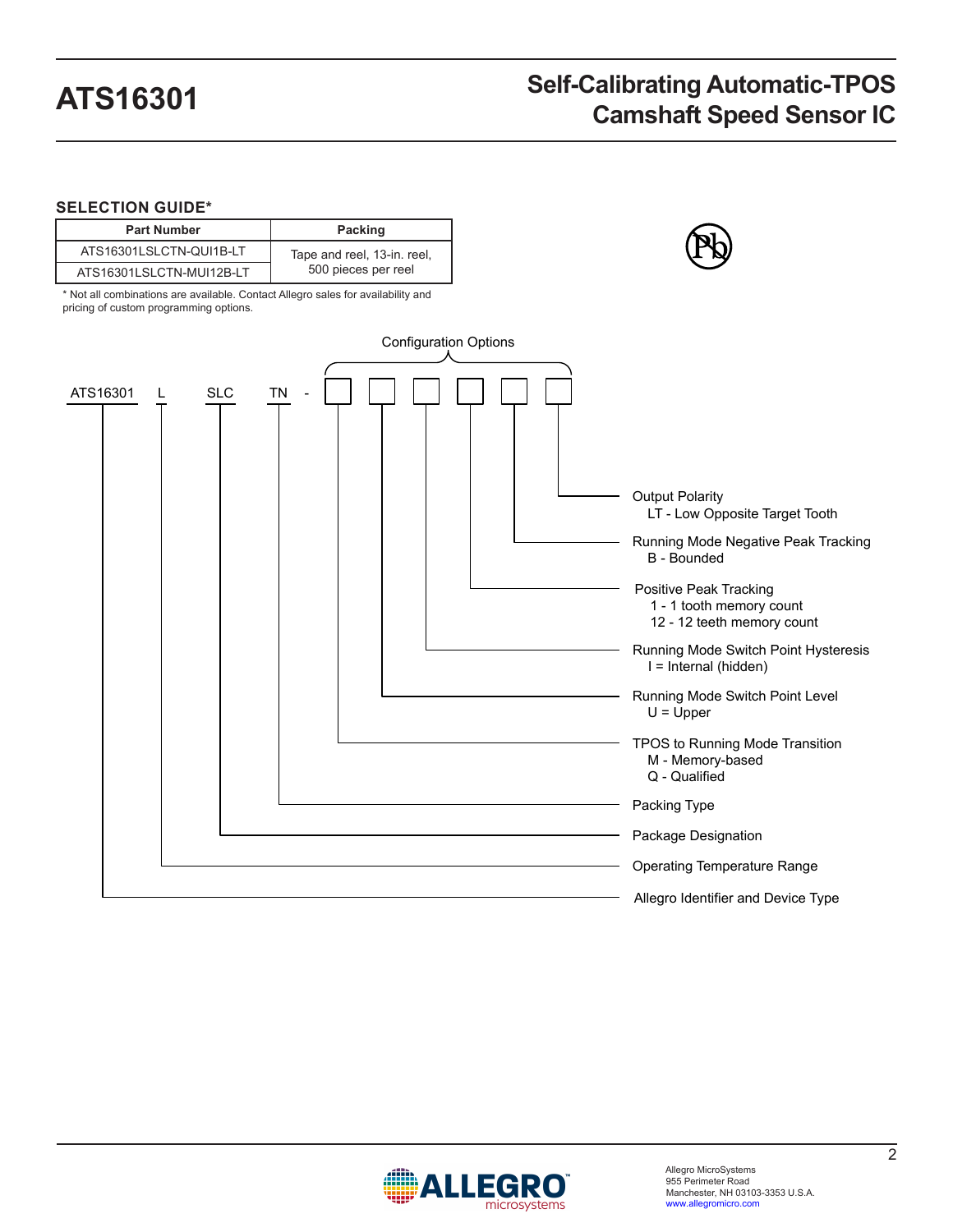### **ABSOLUTE MAXIMUM RATINGS**

| <b>Characteristic</b>                | Symbol                    | <b>Notes</b>                                                                                                                                | Rating          | <b>Units</b> |
|--------------------------------------|---------------------------|---------------------------------------------------------------------------------------------------------------------------------------------|-----------------|--------------|
| <b>Supply Voltage</b>                | $V_{\rm CC}$              |                                                                                                                                             | 27              | $\vee$       |
| Reverse Supply Voltage               | $V_{\text{RCC}}$          |                                                                                                                                             | $-18$           | V            |
| <b>Output Voltage</b>                | $V_{\text{OUT}}$          |                                                                                                                                             | 27              | V            |
| <b>Reverse Output Voltage</b>        | $V_{ROUT}$                | $R_{\text{Pl}} \ge 1000 \Omega$                                                                                                             | $-0.5$          | V            |
| <b>Output Current</b>                | $I_{OUT}$                 | Internal current limiting is intended to protect the device<br>from output short circuits, but is not intended for continuous<br>operation. | 25              | mA           |
| <b>Reverse Output Current</b>        | <b>IROUT</b>              | $V_{\text{OUT}}$ > -0.5 V, T <sub>A</sub> = 25°C                                                                                            | $-50$           | mA           |
| <b>Operating Ambient Temperature</b> | T <sub>A</sub>            | Range L                                                                                                                                     | $-40$ to 150    | $^{\circ}C$  |
| <b>Maximum Junction Temperature</b>  | $I_{J(max)}$              | Contact Allegro for extended junction temperature data                                                                                      | 165             | °С           |
| Storage Temperature                  | $\mathsf{T}_{\text{stg}}$ |                                                                                                                                             | $-65$ to 170    | °С           |
| Allowable External Magnetic Field    | $B_{EXT}$                 | Exceeding this level could result in permanent damage to SL<br>magnet                                                                       | $-500$ to $500$ | G            |

### **INTERNAL DISCRETE COMPONENT RATINGS**

| Symbol              | <b>Characteristic</b>            | Rating | <b>Units</b> |
|---------------------|----------------------------------|--------|--------------|
| $C_{\text{SUPPLY}}$ | <b>Rated Nominal Capacitance</b> | 220    | nF           |
| $C_{\text{OUT}}$    | <b>Rated Nominal Capacitance</b> | 1.8    | nF           |
| $R_{SUPPIY}$        | <b>Rated Nominal Resistance</b>  | 100    |              |
| $R_{\text{OUT}}$    | Rated Nominal Resistance         | 50     |              |



**Figure 1: Typical Application Circuit**

<span id="page-2-0"></span>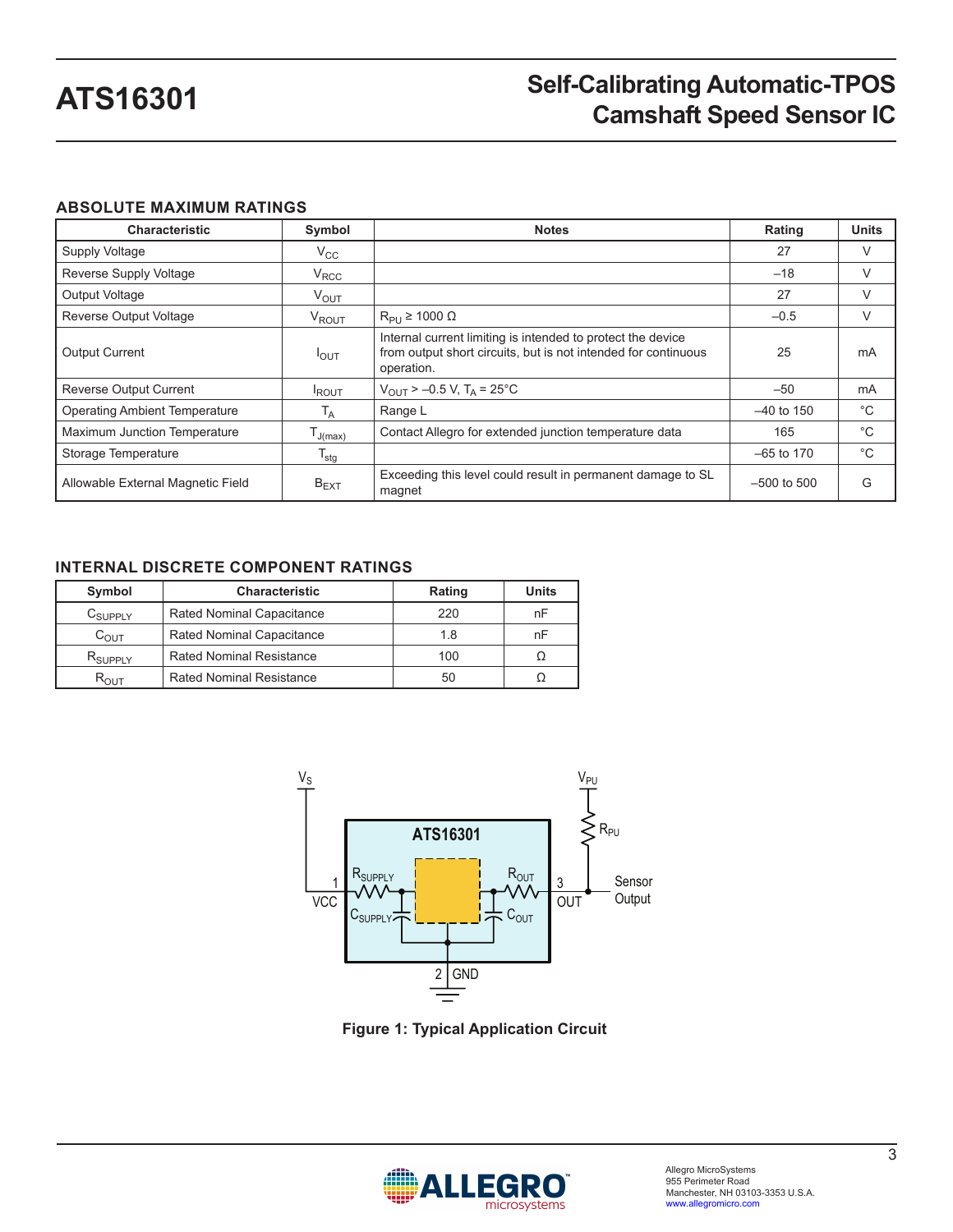## **PINOUT DIAGRAM AND TERMINAL LIST TABLE**

**Package SL, 3-Pin SIP Pinout Diagram**



### **Terminal List Table**

| <b>Number</b> | <b>Name</b> | <b>Function</b>   |
|---------------|-------------|-------------------|
|               | <b>VCC</b>  | Supply voltage    |
|               | <b>GND</b>  | Ground            |
|               | OUT         | Open drain output |

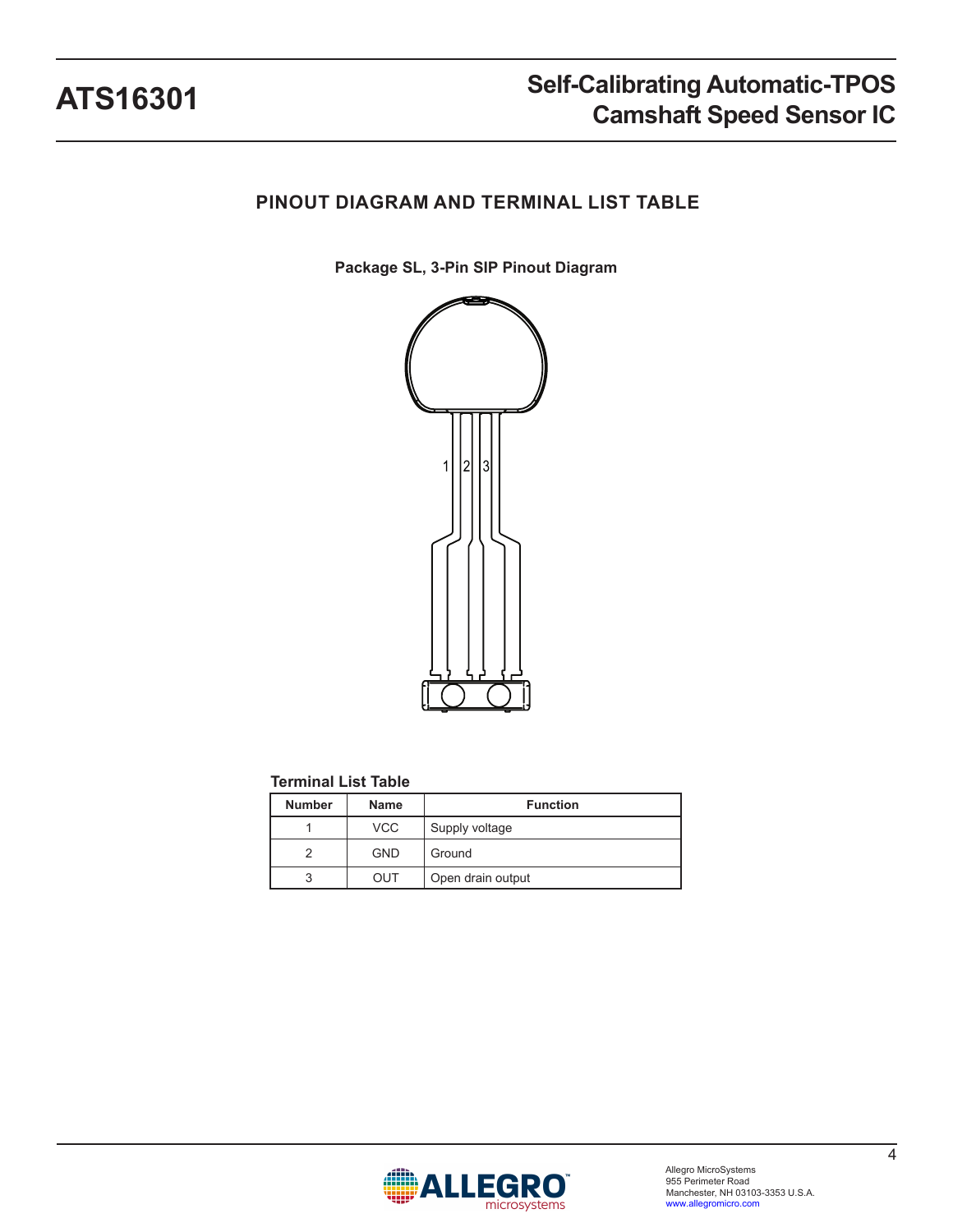#### **THERMAL CHARACTERISTICS: May require derating at maximum conditions; see Power Derating section**

| <b>Characteristic</b>         | Svmbol                 | <b>Test Conditions*</b>                              | Value | Unit |
|-------------------------------|------------------------|------------------------------------------------------|-------|------|
| Thermal Resistance<br>Package | <b>ALO<sup>T</sup></b> | Single-layer PCB, with copper limited to solder pads | 134   | °C/W |

\*Additional thermal information is available on the Allegro website.



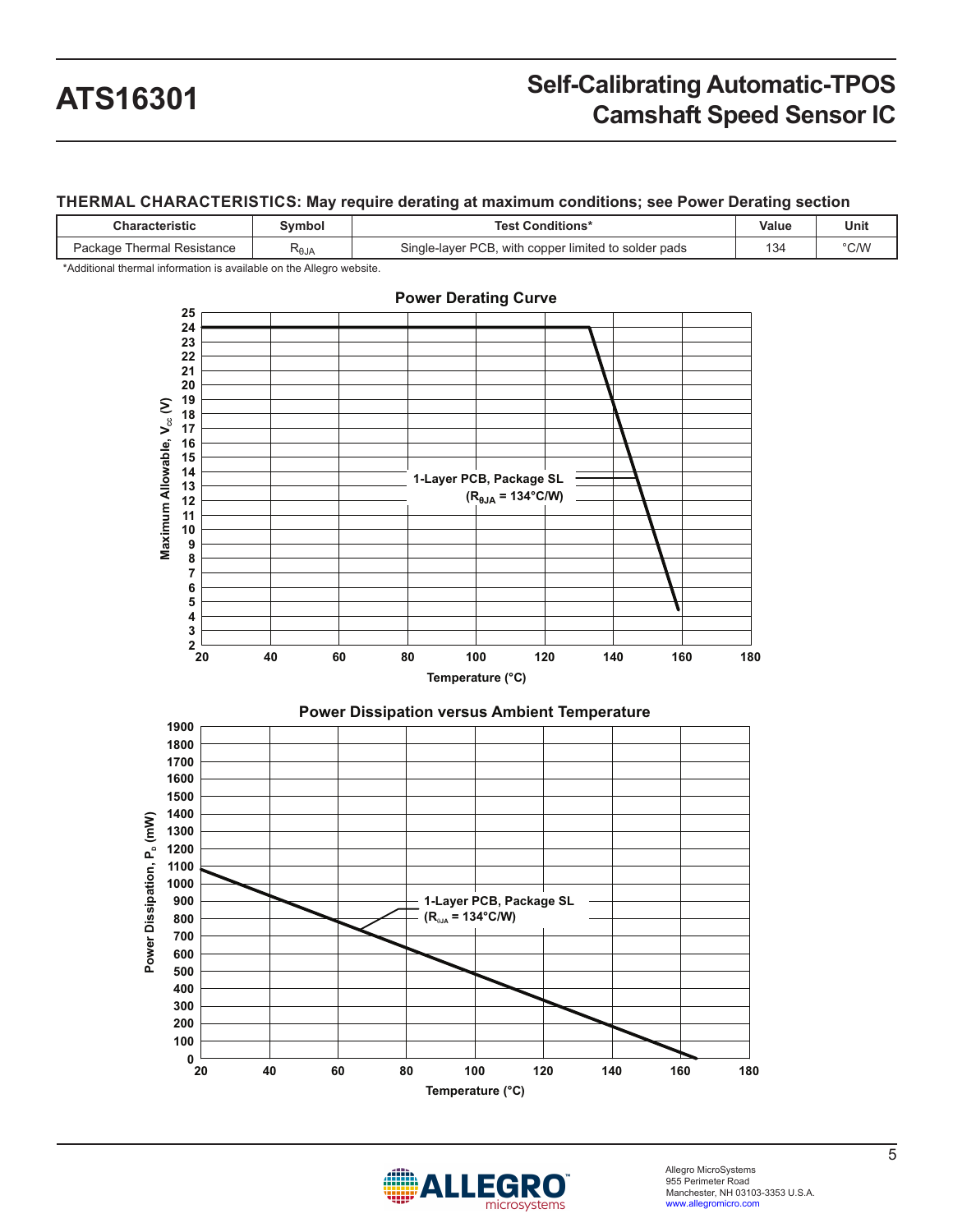### **OPERATING CHARACTERISTICS:** T<sub>A</sub> and V<sub>CC</sub> within specifications, using Reference Target 8X, unless otherwise noted

| <b>Characteristics</b>              | Symbol                | <b>Test Conditions</b>                                                               |                                                 | Min.              | Typ.[1]                  | Max.  | Unit   |
|-------------------------------------|-----------------------|--------------------------------------------------------------------------------------|-------------------------------------------------|-------------------|--------------------------|-------|--------|
| <b>ELECTRICAL CHARACTERISTICS</b>   |                       |                                                                                      |                                                 |                   |                          |       |        |
| <b>Supply Voltage</b>               | $V_{\rm CC}$          | Continuous operation, $T_J < T_{J(MAX)}$                                             | $R_{\text{SUPPLY}} = 100 \Omega$                | 4.4               |                          | 24    | $\vee$ |
| Supply Zener Clamp Voltage          | V <sub>Zsupply</sub>  | $I_{CC} = I_{CC(MAX)} + 3 mA$                                                        |                                                 | 27                | $\overline{\phantom{0}}$ | —     | V      |
| Reverse Supply Zener Clamp Voltage  | V <sub>RZsupply</sub> | $I_{CC} = -3$ mA, $T_A = 25^{\circ}$ C                                               |                                                 | $\qquad \qquad -$ | —                        | $-18$ | V      |
| <b>Supply Current</b>               | $I_{\rm CC}$          |                                                                                      |                                                 | 5                 | 8                        | 10    | mA     |
| <b>OUTPUT STAGE CHARACTERISTICS</b> |                       |                                                                                      |                                                 |                   |                          |       |        |
| Output On Voltage                   | $V_{\text{OUT(SAT)}}$ | $I_{\text{OUT}}$ = 5 mA, Output = on state<br>$(V_{\text{OUT}} = \text{Low})$        | $R_{\text{OUT}}$ = 50 $\Omega$                  |                   |                          | 500   | mV     |
|                                     |                       | $I_{\text{OUT}}$ = 15 mA, Output = on state<br>$(V_{\text{OUT}} = \text{Low})$       | $R_{\text{OUT}}$ = 50 $\Omega$                  |                   |                          | 1300  | mV     |
| Output Zener Clamp Voltage          | V <sub>Zoutput</sub>  | $I_{\text{OUT}}$ = 3 mA, T <sub>A</sub> = 25°C                                       |                                                 | 27                | $\overline{\phantom{0}}$ | —     | $\vee$ |
| <b>Output Current Limit</b>         | <b>I</b> OUT(LIM)     | Output = on state ( $V_{\text{OUT}}$ = Low)                                          |                                                 | 30                |                          | 80    | mA     |
| Output Leakage Current              | OUT(OFF)              | $V_{\text{OUT}}$ = 24 V, Output = off state ( $V_{\text{OUT}}$ = High)               |                                                 | $\qquad \qquad$   |                          | 10    | μA     |
| <b>Output Rise Time</b>             | $t_r$                 | Measured 10% to 90% of V <sub>OUT</sub> ;<br>$R_{PI}$ = 1 kΩ; V <sub>PU</sub> = 5 V  | $R_{OUT}$ = 50 $\Omega$ ,<br>$C_{OUT}$ = 1.8 nF |                   | 4                        | —     | μs     |
| <b>Output Fall Time</b>             | $t_f$                 | Measured 90% to 10% of V <sub>OUT</sub> ;<br>$R_{P11} = 1 k\Omega$ ; $V_{P11} = 5 V$ | F fall time option                              | 0.5               | 1.2                      | 2.5   | μs     |
|                                     |                       | Measured 90% to 10% of $V_{\text{OUT}}$ .<br>$R_{PU}$ = 1 kΩ; V <sub>PU</sub> = 12 V | F fall time option                              |                   | 2                        |       | μs     |



**Figure 2: Output Rise Time and Output Fall Time**

[1] Typical values are at T<sub>A</sub> = 25°C and V<sub>CC</sub> = 12 V. Performance may vary for individual units, within the specified maximum and minimum limits.

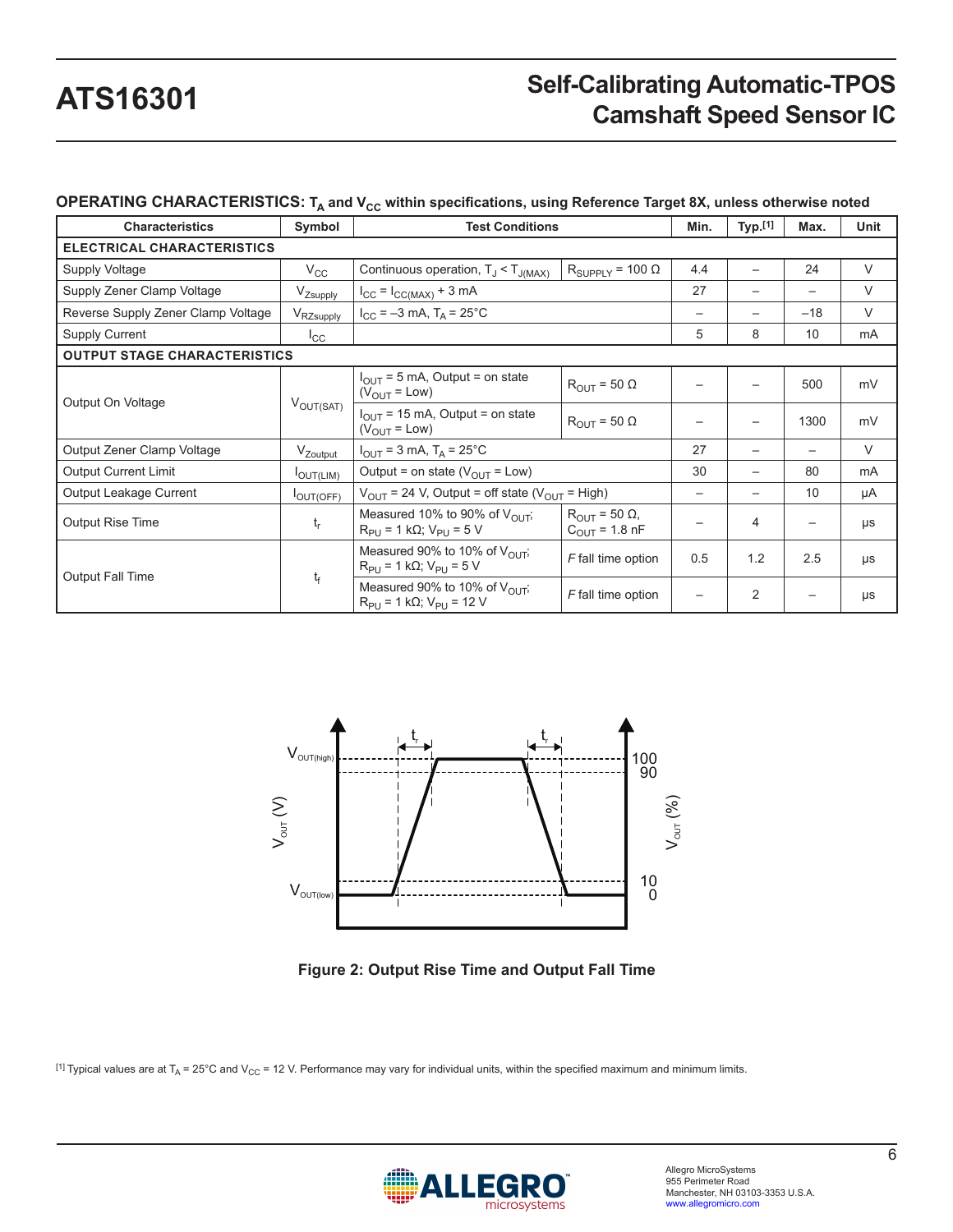#### OPERATING CHARACTERISTICS (continued): T<sub>A</sub> and V<sub>CC</sub> within specifications, using Reference Target 8X, unless other**wise noted**

| <b>Characteristics</b>             | Symbol               | <b>Note</b>                                                                 |          | Min.                       | Typ.                       | Max.                       | Unit           |
|------------------------------------|----------------------|-----------------------------------------------------------------------------|----------|----------------------------|----------------------------|----------------------------|----------------|
| <b>PERFORMANCE CHARACTERISTICS</b> |                      |                                                                             |          |                            |                            |                            |                |
| Operational Air Gap Range          | AG                   | TPOS quaranteed; Allegro 8X reference target                                |          | 0.5                        |                            | 3                          | mm             |
| Extended Operational Air Gap Range |                      | Running mode switching; TPOS not<br>guaranteed; Allegro 8X reference target |          |                            |                            | 3.5                        | mm             |
| Signal Bandwidth                   | <b>BW</b>            | Equivalent to $-3$ dB cutoff frequency                                      |          |                            | 8                          |                            | kHz            |
| Phase Delay <sup>[2]</sup>         | $\Delta Err_{SRELF}$ | Electrical falling edges;<br>$R_{PU}$ = 1 kΩ, V <sub>PU</sub> = 5 V         |          | $0.88 \times$<br>$10^{-4}$ | $1.18 \times$<br>$10^{-4}$ | $1.50 \times$<br>$10^{-4}$ | $\degree$ /rpm |
| <b>POWER-ON CHARACTERISTICS</b>    |                      |                                                                             |          |                            |                            |                            |                |
| Power-On Time <sup>[3]</sup>       | $t_{PO}$             | $V_{CC}$ > $V_{CC(MIN)}$                                                    |          |                            |                            |                            | ms             |
| <b>TPOS Mode</b>                   |                      | Number of mechanical edges<br>after power-on with output                    | M Option |                            |                            | $2+2n$ [4]                 | edge           |
|                                    |                      | switching on TPOS threshold                                                 | Q Option | 2                          |                            | 3                          | edge           |
| Learning Mode                      |                      | Number of target teeth after<br>TPOS Mode with reduced                      | M Option |                            |                            | $\Omega$                   | tooth          |
|                                    |                      | accuracy threshold-based<br>output switching                                | Q Option |                            |                            |                            | tooth          |

 $^{[2]}$ Phase Delay is the change in edge position at detection, through the full operational tooth speed range for a single device at a single temperature and installation air gap. <sup>[3]</sup> Power-On Time consists of the time from when V<sub>CC</sub> rises above V<sub>CC(MIN)</sub> until a valid output state is realized.<br><sup>[4]</sup> *n* = selected memory count for running mode positive peak tracking.

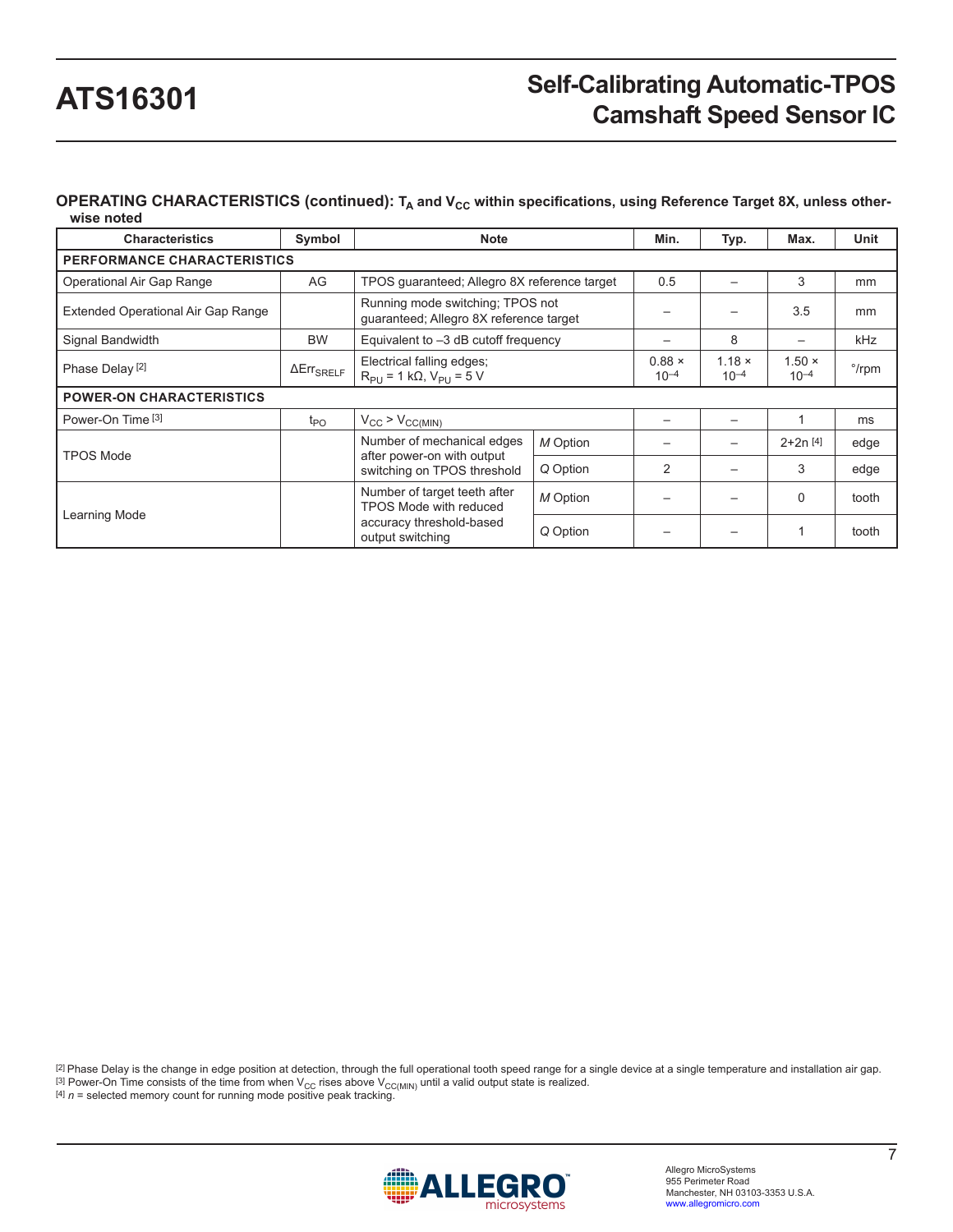#### OPERATING CHARACTERISTICS (continued): T<sub>A</sub> and V<sub>CC</sub> within specifications, using Reference Target 8X, unless other**wise noted**

| <b>Characteristics</b>                | Symbol              | <b>Note</b>                                                                                                                      |            | Min. | Typ. | Max.           | Unit          |
|---------------------------------------|---------------------|----------------------------------------------------------------------------------------------------------------------------------|------------|------|------|----------------|---------------|
| <b>OPERATING MODE CHARACTERISTICS</b> |                     |                                                                                                                                  |            |      |      |                |               |
| <b>Output Polarity</b>                |                     | Opposite target tooth, connected as<br>in Figure 1                                                                               | LT option  | Low  |      | V              |               |
|                                       | $V_{\text{OUT}}$    | Opposite target valley, connected as<br>in Figure 1                                                                              | LT option  |      | High |                | $\vee$        |
| <b>Threshold Update Memory</b>        |                     | Number of target teeth (peaks) stored in memory<br>for threshold update algorithm                                                |            | 1    |      | 12             | tooth         |
| Operate Point <sup>[5]</sup>          | $B_{OP}$            | % of peak-to-peak, referenced to<br>tooth signal                                                                                 | $U$ option |      | 30   |                | $\%$          |
| Release Point <sup>[5]</sup>          | $B_{RP}$            | % of peak-to-peak, referenced to<br>tooth signal                                                                                 | $U$ option |      | 30   |                | $\%$          |
| Running Mode Hysteresis               | $B_{HYS(int)}$      | % of peak-to-peak signal                                                                                                         |            | 5    | 10   | 15             | $\frac{0}{0}$ |
|                                       |                     | Reduction in magnetic signal amplitude between<br>two consecutive peaks; all specifications within<br>range                      |            |      |      | $B_{OP} - 15%$ | $\frac{0}{0}$ |
| Maximum Allowable Signal Reduction    | $B_{\text{reduce}}$ | Reduction in magnetic signal amplitude between<br>two consecutive peaks; output switches, accuracy<br>performance not quaranteed |            |      |      | $B_{OP} - 5%$  | $\%$          |



**Figure 3: Switch points with Internal Hysteresis**

<sup>[5]</sup> Custom programmable switch point options are also available, allowing independently programmable B<sub>OP</sub> and B<sub>RP</sub> between 50% and 70% with 1.56% resolution.

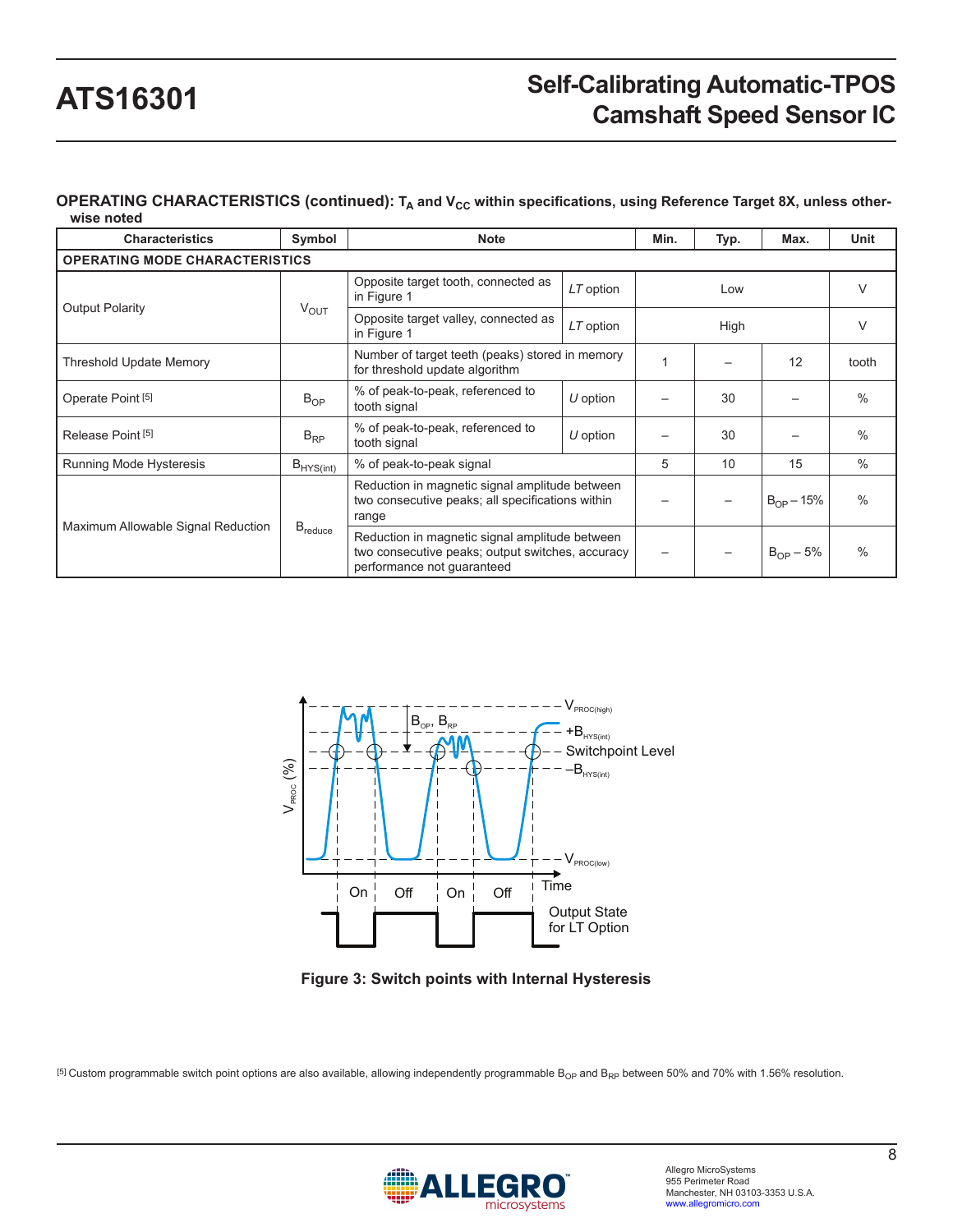## **FUNCTIONAL DESCRIPTION**

## **Sensing Technology**

The ATS16301 contains a single-chip Hall-effect sensor IC, a 3-pin leadframe with integrated EMC protection components, and a specially designed permanent magnet. The IC includes a selfcalibrating, chopper-stabilized Hall element that senses differences in magnetic field strength induced by ferromagnetic target teeth and valleys. The sensor generates a digital output signal that is representative of the target features, independent of the direction of target rotation or rotational orientation. The Hall transducer and the electronics are integrated on the same silicon substrate by a proprietary BiCMOS process. Changes in temperature do not negatively affect this device due to the stable amplifier design and advanced digital temperature compensation. The IC also contains a voltage regulator that provides undervoltage lockout and supply noise rejection over the operating voltage range.

## **Output Polarity**

The polarity of the output is low opposite target teeth (*LT* option). See [Figure 4.](#page-8-0)



### **Threshold Update**

The ATS16301 has two sets of programmable options that determine the threshold update used to establish running mode switching levels. The positive peak threshold update is set to *n* teeth, which is programmable between one and twelve. The negative peak threshold update is set to bounded update (*B* option).

With single tooth update  $(n = 1)$ , the switching threshold for a tooth is established based on the measured peak value of the previous tooth. This option can be used with targets having any number of teeth and is comparable to the continuous update mode used in many Allegro sensors.

When  $n = 12$ , the device uses memory-based update. Peak information from the last 12 teeth is stored in on-chip memory. Switching thresholds for the upcoming tooth are established based on the stored information from 12 earlier teeth. When the number of teeth on the target is 12, this allows for optimized switch points based on the same tooth from the previous revolution of the target. The programmable threshold update results in improved output switching accuracy on targets with runout and tooth-to-tooth variation (including narrow valleys).

With bounded update (*B* option), large tooth-to-tooth changes in the negative peak tracking are filtered out and not applied to switching threshold generation. This option provides improved output accuracy on camshaft targets with narrow valley widths.

## **Switch Points and Hysteresis**

The running mode switch points in the ATS16301 are established dynamically as a percentage of the tracked peaks and valleys, as described in the Threshold Update section.

Switch points are chosen as upper (*U* option) at 30% below the tracked positive peak. The *U* option gives tighter absolute output accuracy, but provides lower immunity to target variation. See [Figure 5](#page-9-0) for a description of switch point options.

### **Operating Modes**

### **TPOS MODE / CALIBRATION MODE**

<span id="page-8-0"></span>After power-on, the output state is determined by the level of the detected magnetic field relative to the fixed-gauss TPOS threshold. Fixed-gauss TPOS threshold is determined by the ATS16301 Automatic TPOS Threshold update. The device remains in TPOS Mode for a number of edges that is dependent on the TPOS to

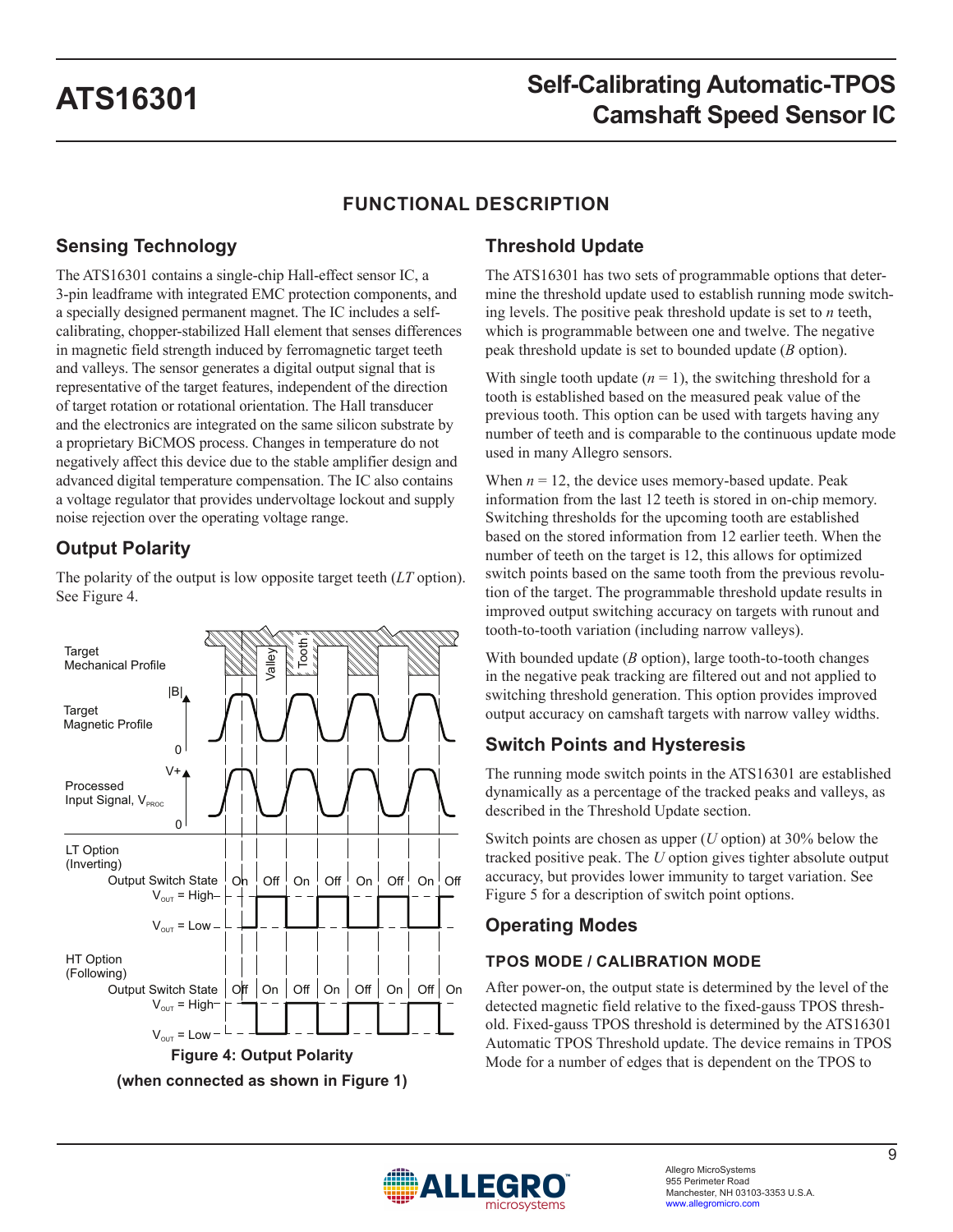

**Figure 5: Switch Point Options**

Running mode transition option selected: qualified (*Q* option), or memory-based (*M* option).

With the qualified option, the device remains in TPOS mode for at least two edges before transitioning to running mode. The *Q* option provides the lowest worst-case output accuracy difference between the first edge and subsequent running mode edges.

With the memory-based option, the device remains in TPOS mode for 13 teeth to guarantee it has correctly captured enough peaks to fill the running mode threshold memory. The *M* option provides transition to running mode thresholds for 13 teeth, but provides best runout capability.

After TPOS mode / Calibration mode is complete, the device transitions to running mode.

### **RUNNING MODE**

In running mode, the ATS16301 uses threshold-based switching with internal hysteresis as described in the previous Threshold Update and Switch Points and Hysteresis sections. The threshold update is intended to optimize output switching accuracy when used with common camshaft targets, including cases with runout and narrow target valleys.

### **WATCHDOG**

<span id="page-9-0"></span>The ATS16301 has a peak detector continuously tracking the magnetic signal. If a sudden large signal change causes the sensor output to stop switching but the peak detector continues to detect valid signal movement, the watchdog will be triggered. When it is triggered, the sensor performs a self-reset and returns to initial startup hysteresis mode to regain output switching.

### **AUTOMATIC TPOS THRESHOLD**

The ATS16301 has automatic threshold update to optimize accuracy during TPOS Mode.

The threshold update is active during first 25 mechanical edges after power on.

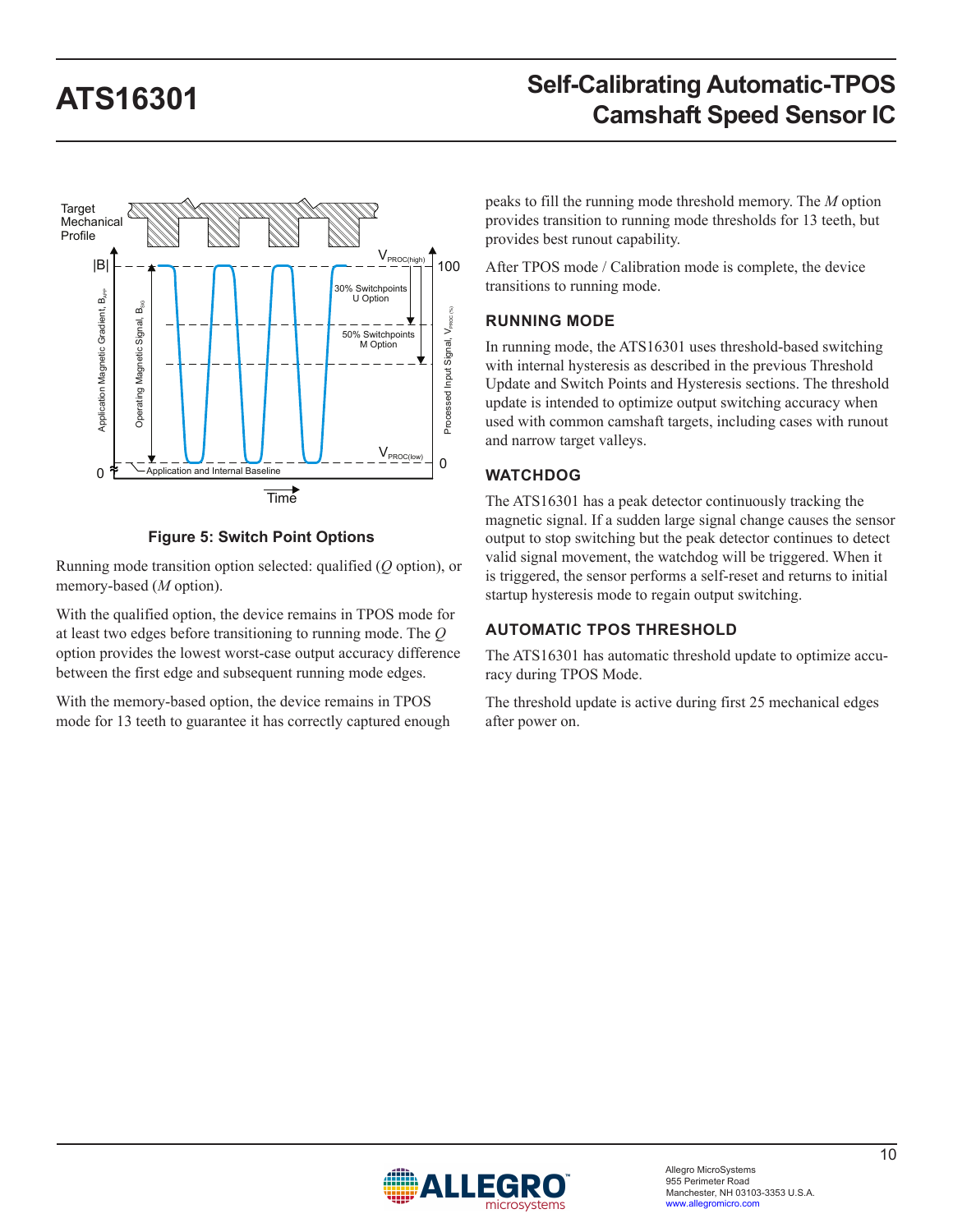### **POWER DERATING**

The device must be operated below the maximum junction temperature of the device  $(T_{J(max)})$ . Under certain combinations of peak conditions, reliable operation may require derating supplied power or improving the heat dissipation properties of the application. This section presents a procedure for correlating factors affecting operating  $T<sub>I</sub>$ . (Thermal data is also available on the Allegro MicroSystems website.)

The Package Thermal Resistance  $(R_{\theta JA})$  is a figure of merit summarizing the ability of the application and the device to dissipate heat from the junction (die), through all paths to the ambient air. Its primary component is the Effective Thermal Conductivity (K) of the printed circuit board, including adjacent devices and traces. Radiation from the die through the device case  $(R_{\theta JC})$  is relatively small component of  $R_{\theta JA}$ . Ambient air temperature  $(T_A)$  and air motion are significant external factors, damped by overmolding.

The effect of varying power levels (Power Dissipation,  $P_D$ ), can be estimated. The following formulas represent the fundamental relationships used to estimate  $T_J$  at  $P_D$ .

$$
P_D = V_{IN} \times I_{IN} \tag{1}
$$

$$
\Delta T = P_D \times R_{\theta J A} \tag{2}
$$

$$
T_J = T_A + \Delta T \tag{3}
$$

For example, given common conditions such as:

$$
T_A = 25^{\circ}C
$$

$$
V_{CC} = 12 V
$$

$$
R_{\theta JA} = 134^{\circ}C/W
$$

$$
I_{CC} = 7 mA
$$

Then:

$$
P_D = V_{CC} \times I_{CC} = 12 \text{ } V \times 7 \text{ } mA = 84 \text{ } mW
$$
  
\n
$$
\Delta T = P_D \times R_{\theta J A} = 84 \text{ } mW \times 134 \text{ } ^\circ \text{C}/W = 11.3 \text{ } ^\circ \text{C}
$$
  
\n
$$
T_J = T_A + \Delta T = 25 \text{ } ^\circ \text{C} + 11.3 \text{ } ^\circ \text{C} = 36.3 \text{ } ^\circ \text{C}
$$

A worst-case estimate,  $P_{D(max)}$ , represents the maximum allowable power level,  $V_{CC(max)}$ ,  $I_{CC(max)}$ , without exceeding  $T_J(max)$ , at a selected  $R_{\theta JA}$  and  $T_A$ .

Example: Reliability for  $V_{CC}$  at  $T_A = 150^{\circ}C$ .

Observe the worst-case ratings for the device, specifically:

$$
R_{\theta J A} = 134 \degree C/W
$$
  
\n
$$
T_{J(max)} = 165 \degree C
$$
  
\n
$$
V_{CC(max)} = 24 V
$$
  
\n
$$
I_{CC} = 10 mA.
$$

Calculate the maximum allowable power level,  $P_{D(max)}$ . First, invert equation 3:

$$
\Delta T_{(max)} = T_{J(max)} - T_A = 165^{\circ}C - 150^{\circ}C = 15^{\circ}C
$$

This provides the allowable increase to  $T<sub>I</sub>$  resulting from internal power dissipation. Then, invert equation 2:

 $P_{D(max)} = \Delta T_{(max)} \div R_{\theta JA} = 15^{\circ}\text{C} \div 134^{\circ}\text{C/W} = 112 \text{ mW}$ Finally, invert equation 1 with respect to voltage:

 $V_{CC(est)} = P_{D(max)} \div I_{CC(max)} = 112 \text{ m}W \div 10 \text{ mA} = 11.2 \text{ V}$ 

The result indicates that, at  $T_A$ , the application and device can dissipate adequate amounts of heat at voltages  $\leq V_{CC(est)}$ .

Compare  $V_{CC(est)}$  to  $V_{CC(max)}$ . If  $V_{CC(est)} \leq V_{CC(max)}$ , then reliable operation between  $V_{CC(est)}$  and  $V_{CC(max)}$  requires enhanced  $R_{\theta JA}$ . If  $V_{CC(est)} \geq V_{CC(max)}$ , then operation between  $V_{CC(est)}$  and  $V_{CC(max)}$  is reliable under these conditions.

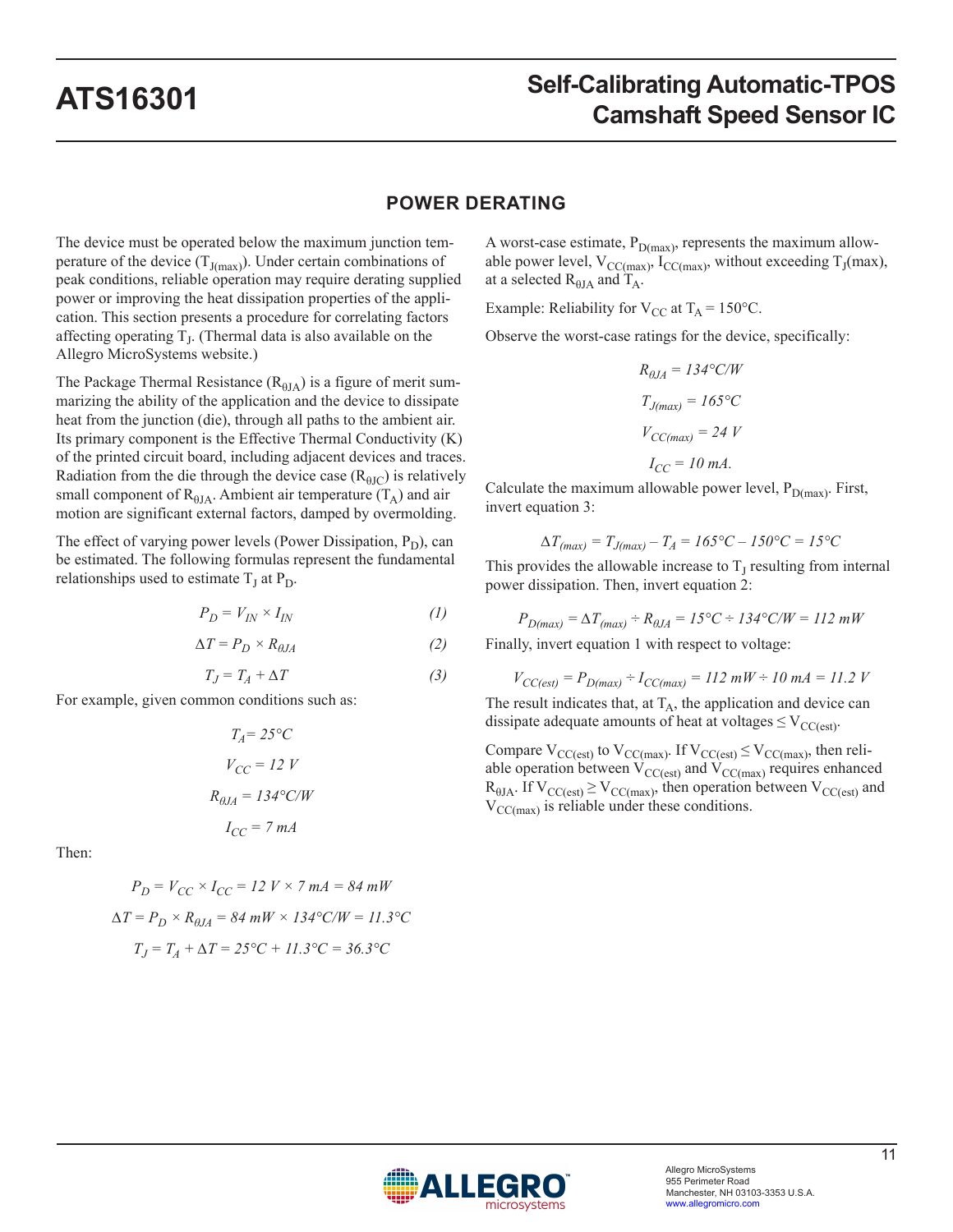## **PACKAGE OUTLINE DRAWING**



### **Figure 6: Package SL, 3-Pin SIP**

Note: Package is manufactured with two steps. The molded magnet uses a hygroscopic nylon plastic material; therefore customer manufacturing process selection must take this factor into consideration. This package is designed for direct solder and welding attachment methods. If a reflowed solder attachment method is preferred, customers must utilize an MSL 6 handling protocol.